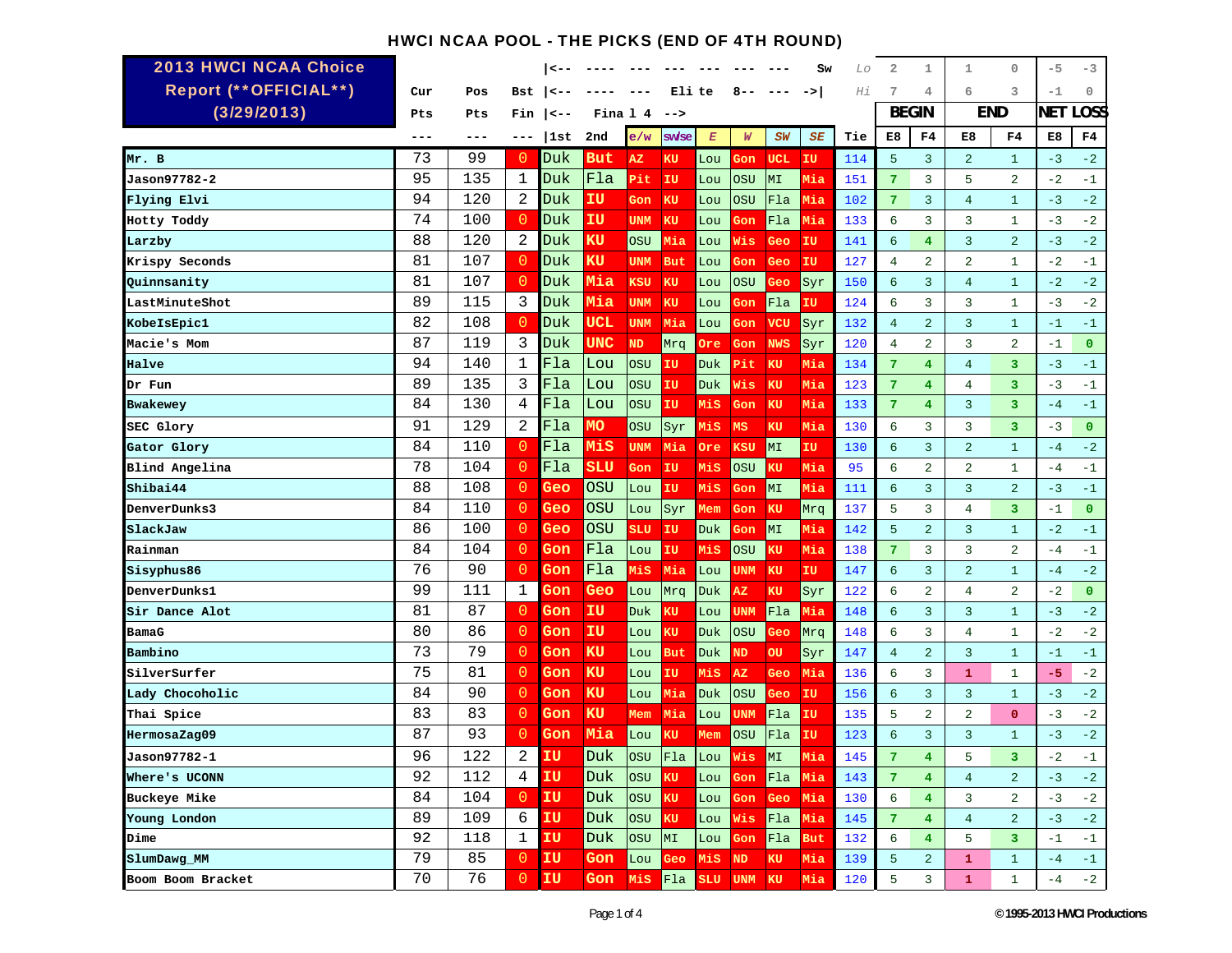### HWCI NCAA POOL - THE PICKS (END OF 4TH ROUND)

| <b>2013 HWCI NCAA Choice</b> |     |     |                |              |            |            |           |                  |                  |            | Sw         | Lo  | 2              | 1              | $\mathbf{1}$   | $\circ$        | $-5$       | $-3$         |
|------------------------------|-----|-----|----------------|--------------|------------|------------|-----------|------------------|------------------|------------|------------|-----|----------------|----------------|----------------|----------------|------------|--------------|
| Report (**OFFICIAL**)        | Cur | Pos | Bst            | $\checkmark$ |            |            | Eli te    |                  | 8                |            | ->         | Hi  | 7              | $\overline{4}$ | 6              | 3              | $-1$       | $\circ$      |
| (3/29/2013)                  | Pts | Pts | Fin            | <--          | Fina 1 4   |            | $--&>$    |                  |                  |            |            |     |                | <b>BEGIN</b>   | END            |                | <b>NET</b> | .OSS         |
|                              | --- | --- | ---            | 1st          | 2nd        | e/w        | sw/se     | $\boldsymbol{E}$ | $\boldsymbol{W}$ | SW         | SE         | Tie | E8             | F4             | E8             | F <sub>4</sub> | E8         | F4           |
| Fabio                        | 81  | 101 | $\overline{0}$ | IU           | Lou        | <b>Bel</b> | Fla       | StM              | Pit              | KU         | Mia        | 128 | 5              | 3              | 2              | $\overline{2}$ | $-3$       | $-1$         |
| Joker's Wild                 | 79  | 99  | $\overline{0}$ | ΙU           | Lou        | Gon        | Fla       | ₫em              | OSU              | VCU        | <b>But</b> | 122 | $\overline{4}$ | $\overline{3}$ | $\overline{3}$ | $\overline{2}$ | $-1$       | $-1$         |
| Lucky Larzby                 | 82  | 102 | $\overline{0}$ | ΙU           | Lou        | 3on        | Fla       | MiS              | OSU              | κu         | Mia        | 152 | 7              | $\overline{3}$ | $\overline{3}$ | $\overline{2}$ | $-4$       | $-1$         |
| Flarkel                      | 81  | 95  | $\overline{0}$ | IU           | Lou        | Gon        | Geo       | Duk              | ΝD               | <b>UNC</b> | Mrq        | 158 | $\overline{4}$ | 2              | $\overline{3}$ | $\mathbf{1}$   | $-1$       | $-1$         |
| The Fabone XIX               | 86  | 100 | $\overline{0}$ | IU           | Lou        | Gon        | Geo       | <b>Duk</b>       | <b>OSU</b>       | κū         | Mia        | 144 | 6              | $\overline{2}$ | $\overline{3}$ | $\mathbf{1}$   | $-3$       | $-1$         |
| Hendo                        | 74  | 88  | $\overline{0}$ | ΙU           | Lou        | Gon        | Geo       | Mis              | <b>UNM</b>       | KU         | Mia        | 129 | 5              | $\sqrt{2}$     | $\mathbf{1}$   | $\mathbf{1}$   | $-4$       | $-1$         |
| Patton                       | 91  | 105 | $\overline{0}$ | IU           | Lou        | Gon        | KU        | Duk              | OSU              | Fla        | Mia        | 156 | $\overline{7}$ | $\overline{3}$ | $\overline{4}$ | $\mathbf{1}$   | $-3$       | $-2$         |
| Krimsonguard                 | 85  | 99  | $\overline{0}$ | ΙU           | Lou        | Gon        | KU        | Duk              | OSU              | Geo        | Mrq        | 124 | 6              | 3              | $\overline{4}$ | $\mathbf{1}$   | $-2$       | $-2$         |
| Slamjam51.1                  | 69  | 83  | $\overline{0}$ | IU           | Lou        | Gon        | vcu       | Duk              | UNM              | Geo        | Mia        | 125 | $\overline{4}$ | 2              | $\overline{a}$ | $\mathbf{1}$   | $-2$       | $-1$         |
| <b>BUDDHA56</b>              | 77  | 91  | $\overline{0}$ | IU           | Lou        | Gon        | vcu       | Duk              | UNM              | Geo        | Mia        | 139 | $\overline{4}$ | $\overline{a}$ | $\overline{a}$ | $\mathbf{1}$   | $-2$       | $-1$         |
| Dan Dog                      | 92  | 118 | 4              | ΙU           | Lou        | OSU        | Fla       | Duk              | <b>3on</b>       | KU         | Mia        | 114 | 7              | $\overline{4}$ | $\overline{4}$ | 3              | $-3$       | $-1$         |
| The Mighty Mobelfakta        | 90  | 116 | $\overline{0}$ | IU           | Lou        | OSU        | Fla       | Duk              | Vis              | KU         | Mia        | 143 | 7              | 4              | $\overline{4}$ | 3              | $-3$       | $-1$         |
| Jeff Van Gundy               | 88  | 114 | $\overline{0}$ | IU           | Lou        | OSU        | Fla       | Duk              | Wis              | vcu        | Mia        | 143 | $\overline{6}$ | 4              | $\overline{4}$ | 3              | $-2$       | $-1$         |
| JР                           | 85  | 111 | $\overline{0}$ | ΙU           | Lou        | OSU        | Fla       | Mis              | Wis              | MI         | Mia        | 138 | 7              | 4              | $\overline{4}$ | 3              | $-3$       | $-1$         |
| <b>9ers</b> in '14           | 79  | 99  | $\overline{0}$ | ΙU           | Lou        | <b>OSU</b> | Geo       | <b>Duk</b>       | Gon              | KU         | Mia        | 121 | 6              | $\overline{3}$ | 3              | $\overline{a}$ | $-3$       | $-1$         |
| ShivaBlast                   | 84  | 104 | $\overline{0}$ | IU           | Lou        | <b>OSU</b> | Geo       | MiS              | Wis              | KU         | Mia        | 139 | 6              | $\overline{3}$ | $\overline{2}$ | $\overline{2}$ | $-4$       | $-1$         |
| Fair Weather                 | 78  | 98  | $\overline{0}$ | ΙU           | Lou        | OSU        | κU        | <b>Duk</b>       | <b>3on</b>       | Geo        | Mia        | 130 | 6              | 4              | 3              | $\overline{2}$ | $-3$       | $-2$         |
| Juan Juan                    | 80  | 100 | $\overline{0}$ | ΙU           | Lou        | OSU        | κU        | Mis              | Gon              | Geo        | Mia        | 117 | 6              | $4\phantom{1}$ | $\overline{2}$ | $\overline{2}$ | $-4$       | $-2$         |
| Bigtenfan                    | 90  | 104 | $\Omega$       | ΙU           | Lou        | Wis        | KU        | Duk              | <b>OSU</b>       | Fla        | Mia        | 135 | $\overline{7}$ | $\overline{3}$ | $\overline{4}$ | $\mathbf{1}$   | $-3$       | $-2$         |
| Gonzaga #1 WTF!              | 82  | 88  | $\overline{0}$ | ΙU           | MiS        | AZ.        | MI        | Lou              | Wis              | SDS        | <b>I11</b> | 105 | 5              | $\overline{4}$ | $\sqrt{2}$     | $\mathbf{1}$   | $-3$       | -3           |
| Crafty Airs                  | 96  | 122 | 3              | ΙU           | OSU        | Lou        | Fla       | MiS              | Wis              | MI         | Mia        | 120 | 7              | $\overline{4}$ | $\overline{4}$ | 3              | $-3$       | $-1$         |
| Jinx                         | 79  | 99  | $\overline{0}$ | ΙU           | <b>OSU</b> | Lou        | Geo       | MiS              | Gon              | <b>VCU</b> | <b>But</b> | 135 | $\overline{4}$ | 3              | $\overline{a}$ | $\overline{2}$ | $-2$       | $-1$         |
| Ribby                        | 89  | 109 | $\overline{0}$ | ΙU           | <b>OSU</b> | Lou        | Geo       | MiS              | MS               | MI         | Mrq        | 141 | 6              | $\overline{3}$ | $\overline{4}$ | $\overline{2}$ | $-2$       | $-1$         |
| ScratchMyItch                | 97  | 117 | 2              | ΓU           | OSU        | Lou        | ζU        | Duk              | <b>3on</b>       | Fla        | Mia        | 127 | 7              | 4              | 4              | $\overline{2}$ | $-3$       | $-2$         |
| Bigtenfan2                   | 91  | 111 | 6              | ΙU           | <b>OSU</b> | Lou        | κU        | Mis              | Wis              | Fla        | Mia        | 133 | 7              | 4              | $\overline{3}$ | $\overline{2}$ | $-4$       | $-2$         |
| Spermicidal JDs              | 85  | 99  | $\overline{0}$ | ΙU           | OSU        | Mis        | <b>KU</b> | Lou              | Wis              | Fla        | Mia        | 114 | $\overline{7}$ | $\overline{4}$ | $\overline{3}$ | $\mathbf{1}$   | $-4$       | $-3$         |
| The New Mrs. B               | 60  | 74  | $\overline{0}$ | KSU          | MI         | StM        | $ca1$     | OkS              | AZ               | <b>UCL</b> | CO         | 98  | $\overline{a}$ | $\mathbf{1}$   | $\mathbf 1$    | $\mathbf{1}$   | $-1$       | $\mathbf{O}$ |
| <b>DenverDunks2</b>          | 82  | 88  | $\overline{0}$ | κU           | Gon        | Lou        | IU        | Duk              | <b>OSU</b>       | Geo        | Mia        | 107 | 6              | $\overline{3}$ | 3              | $\mathbf{1}$   | $-3$       | $-2$         |
| SpAva                        | 85  | 91  | $\overline{0}$ | KU           | Gon        | Lou        | ΙU        | Mis              | <b>OSU</b>       | Geo        | Mia        | 140 | 6              | $\overline{3}$ | $\overline{a}$ | $\mathbf{1}$   | $-4$       | $-2$         |
| GodZilla                     | 81  | 81  | $\Omega$       | KU           | KSU        | SLU        | Mia       | Duk              | ΑZ               | Geo        | IU         | 144 | 5              | $\overline{a}$ | $\mathbf{1}$   | $\overline{0}$ | $-4$       | $-2$         |
| BamaG2                       | 79  | 93  | $\overline{0}$ | KU           | Lou        | KSU        | IU        | Duk              | UNM              | Geo        | Mrq        | 137 | 5              | $\overline{3}$ | $\overline{3}$ | $\mathbf{1}$   | $-2$       | $-2$         |
| EEChick1400                  | 91  | 111 | $\Omega$       | KU           | Lou        | OSU        | Mia       | MiS              | Gon              | Fla        | Syr        | 141 | 7              | 4 <sup>1</sup> | $\overline{4}$ | $\overline{2}$ | $-3$       | $-2$         |
| Jhawkruse                    | 88  | 108 | $\overline{0}$ | KU           | Lou        | OSU        | Mia       | MiS              | MS               | Geo        | IU         | 121 | 6              | $\overline{4}$ | 2              | $\overline{2}$ | $-4$       | $-2$         |
| Krispy Kremer                | 73  | 93  | $\circ$        | KU           | Lou        | OSU        | Mia       | MiS              | Wis              | Geo        | IU         | 143 | 6              | $\overline{4}$ | $\sqrt{2}$     | $\overline{a}$ | $-4$       | $-2$         |
| Slamjam51.3                  | 75  | 89  | $\Omega$       | KU           | Lou        | Pit        | ΙU        | MiS              | <b>UNM</b>       | Fla        | Mia        | 124 | 6              | $\overline{3}$ | $\overline{a}$ | $\mathbf{1}$   | $-4$       | $-2$         |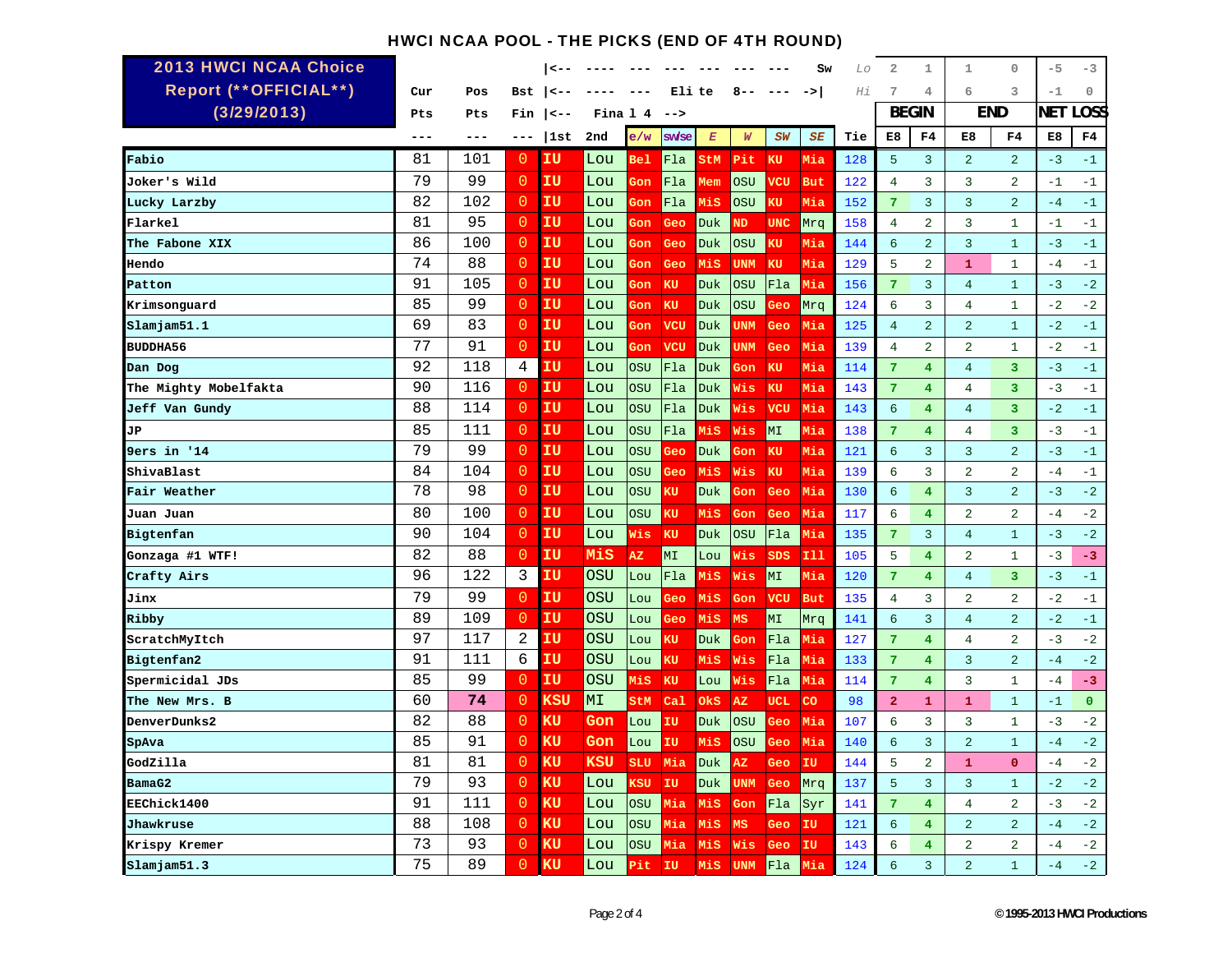# HWCI NCAA POOL - THE PICKS (END OF 4TH ROUND)

| <b>2013 HWCI NCAA Choice</b> |         |     |                 | <       |                 |                 |            |            |               |                     | Sw         | Lo  | 2               | 1                       | 1                       | $\circ$        | $-5$       | -3          |
|------------------------------|---------|-----|-----------------|---------|-----------------|-----------------|------------|------------|---------------|---------------------|------------|-----|-----------------|-------------------------|-------------------------|----------------|------------|-------------|
| Report (** OFFICIAL**)       | Cur     | Pos | Bst             | <−      |                 |                 | Eli te     |            | 8--           |                     | ->         | Ηi  | 7               | 4                       | 6                       | 3              | $-1$       | 0           |
| (3/29/2013)                  | Pts     | Pts | Fin             | <--     |                 | Fina 144        | -->        |            |               |                     |            |     | <b>BEGIN</b>    |                         | <b>END</b>              |                | <b>NET</b> | <b>LOSS</b> |
|                              | $- - -$ | --- | ---             | 1st     | 2nd             | e/w             | sw/se      | $E\,$      | W             | SW                  | SE         | Tie | E8              | F4                      | E8                      | F4             | E8         | F4          |
| Bobby Cee Racer              | 81      | 101 | 0               | ΚU      | OSU             | Duk.            | ΙU         | Lou        | Pit           | Geo                 | 111        | 145 | 5               | $\overline{4}$          | 3                       | 2              | $-2$       | $-2$        |
| Fireball                     | 77      | 91  | 0               | KU      | OSU             | МO              | Mia        | Mem        | Gon           | Fla                 | ΙU         | 190 | 5               | $\overline{3}$          | $\overline{a}$          | $\mathbf{1}$   | $-3$       | $-2$        |
| In It To Nguyen It           | 93      | 133 | 2               | Lou     | Fla             | Gon             | IU         | Mis        | OSU           | κU                  | Mrq        | 134 | 7               | $\overline{3}$          | $\overline{4}$          | $\overline{2}$ | $-3$       | $-1$        |
| EMAW                         | 92      | 138 | 2               | Lou     | Fla             | OSU             | IU         | Mis        | KSU           | MI                  | Mia        | 152 | $7\phantom{.0}$ | 4                       | $\overline{4}$          | 3              | $-3$       | $-1$        |
| The Rat Pack                 | 105     | 151 | 1               | Lou     | Fla             | <b>OSU</b>      | Mia        | <b>Duk</b> | Gon           | MI                  | Syr        | 138 | 7               | 4                       | 6                       | 3              | $-1$       | $-1$        |
| Shibai69                     | 97      | 129 | 5               | Lou     | Geo             | <b>OSU</b>      | IU         | Duk        | ĸsu           | MI                  | Mrq        | 119 | 6               | 3                       | 5                       | $\overline{2}$ | $-1$       | $-1$        |
| Baby Tiger                   | 93      | 125 | 5               | Lou     | ΙU              | Gon             | Fla        | Duk        | OSU           | κu                  | Mia        | 140 | 7               | 3                       | $\overline{4}$          | $\overline{a}$ | $-3$       | $-1$        |
| Bwakewey Squared             | 96      | 128 | 3               | Lou     | ΙU              | Gon             | Fla        | Duk        | OSU           | MI                  | But        | 133 | 6               | $\overline{3}$          | 5                       | $\overline{a}$ | $-1$       | $-1$        |
| Dime 2                       | 88      | 120 | $\overline{0}$  | Lou     | ΙU              | Gon             | Fla        | MiS        | OSU           | MI                  | Mia        | 135 | $7\phantom{.0}$ | 3                       | $\overline{4}$          | $\overline{2}$ | $-3$       | $-1$        |
| Nobracketegrity              | 82      | 114 | $\overline{0}$  | Lou     | ΙU              | Gon             | Fla        | Mis        | <b>OSU</b>    | vcu                 | <b>Buc</b> | 160 | 5               | $\overline{3}$          | $\overline{3}$          | $\overline{a}$ | $-2$       | $-1$        |
| Carseroni                    | 92      | 118 | $\overline{0}$  | Lou     | IU              | Gon             | Geo        | Duk        | <b>OSU</b>    | ΚU                  | Mrq        | 100 | 6               | $\overline{2}$          | 4                       | $\mathbf{1}$   | $-2$       | $-1$        |
| Not Dead Freds               | 64      | 90  | $\overline{0}$  | Lou     | ΙU              | Gon             | KU         | Cre        | ISU           | Geo                 | Mrq        | 128 | 4               | $\overline{3}$          | $\overline{a}$          | $\mathbf{1}$   | $-2$       | $-2$        |
| Flying Ace                   | 98      | 124 | 4               | Lou     | ΙU              | Gon.            | KU         | Duk        | OSU           | Fla                 | <b>But</b> | 160 | 6               | 3                       | $\overline{4}$          | 1              | $-2$       | $-2$        |
| Thomas the Train             | 87      | 113 | $\overline{0}$  | Lou     | ΙU              | Gon             | ΚU         | Duk        | OSU           | Fla                 | 111        | 121 | 6               | $\overline{3}$          | $\overline{4}$          | $\mathbf{1}$   | $-2$       | $-2$        |
| Sisyphus13                   | 89      | 115 | $\overline{0}$  | Lou     | ΙU              | Gon             | <b>KU</b>  | Duk        | OSU           | Geo                 | Mia        | 131 | 6               | 3                       | 3                       | 1              | $-3$       | $-2$        |
| Shake N' Bake                | 99      | 137 | 2               | Lou     | IU              | <b>OSU</b>      | Fla        | <b>Duk</b> | Wis           | MI                  | Mia        | 138 | 7               | 4                       | 5                       | 3              | $-2$       | $-1$        |
| Slamjam51.2                  | 86      | 118 | 0               | Lou     | ΙU              | <b>OSU</b>      | κU         | MiS        | Pit           | Fla                 | Mrq        | 125 | 7               | $\overline{\mathbf{4}}$ | $\overline{4}$          | $\overline{a}$ | $-3$       | $-2$        |
| Suznana                      | 84      | 122 | $\overline{0}$  | Lou     | ΙU              | OSU             | МI         | Mis        | Gon           | Geo                 | Mia        | 140 | 6               | $\overline{4}$          | $\overline{3}$          | 3              | $-3$       | $-1$        |
| Belucky2                     | 79      | 111 | $\overline{0}$  | Lou     | ΙU              | <b>OSU</b>      | vcu        | Mem        | Wis           | Fla                 | Mia        | 140 | 5               | 3                       | 3                       | $\overline{2}$ | $-2$       | $-1$        |
| Stewartw                     | 90      | 116 | $\overline{0}$  | Lou     | ΚU              | Gon             | IU         | Duk.       | <b>OSU</b>    | Fla                 | Mrq        | 150 | $7\phantom{.0}$ | $\overline{3}$          | 5                       | $\mathbf{1}$   | $-2$       | $-2$        |
| Go Wildcats                  | 82      | 108 | $\overline{0}$  | Lou     | ΚU              | Gon             | IU         | Mis        | OSU           | Fla                 | <b>But</b> | 139 | 6               | 3                       | 3                       | $\mathbf{1}$   | $-3$       | $-2$        |
| EEChick                      | 93      | 119 | $\overline{0}$  | Lou     | ĸu              | Gon             | Mia        | Duk        | OSU           | Fla                 | ΙU         | 141 | 7               | $\overline{3}$          | $\overline{4}$          | $\mathbf{1}$   | $-3$       | $-2$        |
| Suspendi B                   | 86      | 112 | $\overline{0}$  | Lou     | ĸu              | Gon             | Mia        | Duk        | UNM           | Fla                 | ΙU         | 155 | 6               | 3                       | 3                       | 1              | $-3$       | $-2$        |
| Lastminute                   | 98      | 130 | 3               | Lou     | ĸu              | <b>OSU</b>      | IU         | MiS        | Gon           | Fla                 | Mrq        | 120 | $7\phantom{.}$  | 4                       | $\overline{4}$          | 2              | $-3$       | $-2$        |
| Bracket Buster               | 80      | 106 | $\overline{0}$  | Lou     | ΚU              | <b>UNM</b>      | IU         | MiS        | Gon           | Fla                 | Mia        | 147 | 6               | 3                       | $\overline{a}$          | $\mathbf{1}$   | $-4$       | $-2$        |
| Jason97782-3                 | 70      | 102 | $\overline{0}$  | Lou     | ΚU              | <b>UNM</b>      | Syr        | Mis        | Pit           | Fla                 | But        | 136 | 5               | 3                       | 3                       | 2              | $-2$       | $-1$        |
| Pride Of Troy                | 96      | 128 | 3               | Lou     | Mia             | Gon             | Fla        | MiS        | OSU           | MI                  | ΙU         | 147 | 7               | $\overline{3}$          | $\overline{4}$          | $\overline{a}$ | $-3$       | $-1$        |
| OneandDone                   | 79      | 105 | $\overline{0}$  | Lou     | Mia             | Gon             | Geo        | Duk        | OSU           | MI                  | IU         | 144 | 6               | $\overline{a}$          | $\overline{4}$          | 1              | $-2$       | $-1$        |
| Saaweeet Bracket             | 89      | 127 | 0               | Lou     | Mia             | <b>OSU</b>      | Fla        | <b>Duk</b> | Gon           | KU                  | IU         | 150 | 7               | $\overline{4}$          | $\overline{4}$          | 3              | $-3$       | $-1$        |
| Frumunda Mabalz              | 79      | 111 | $\circ$         | Lou     | Mia OSU         |                 |            |            | Mis Gon KU IU |                     |            | 136 | 6               | 3                       | $\overline{\mathbf{c}}$ | $\sqrt{2}$     | $-4$       | $-1$        |
| Bwakewey Cubed               | 95      | 133 | 2               | Lou Mia |                 | OSU             | MI         |            | Duk Wis       | Fla <mark>IU</mark> |            | 134 | 7               | $\overline{4}$          | 5                       | 3              | $-2$       | $^{\rm -1}$ |
| Poolraider                   | 92      | 130 | $4\overline{ }$ | Lou     | Mia             | OSU             | MT         | Mis        | Gon Geo IU    |                     |            | 145 | 6               | $\overline{4}$          | 3                       | 3              | $-3$       | $-1$        |
| BayGrayLay                   | 83      | 109 | $\overline{0}$  | Lou     | Mia             | Wis             | KU         | MiS        | UNM Fla       |                     | IU.        | 138 | 6               | 3                       | $\overline{a}$          | $\mathbf{1}$   | $-4$       | $-2$        |
| Lots of Losers               | 81      | 121 | $\circ$         | Lou     | Mrq             | $\overline{AZ}$ | <b>UCL</b> | MiS        | Gon           | MI                  | IU         | 132 | 6               | 3                       | 3                       | 2              | $-3$       | $-1$        |
| Cliff Paul                   | 90      | 122 | $\mathbf{1}$    | MT      | SLU             | <b>UNM</b>      | Mrg Mis    |            |               | Wis Fla             | IU         | 159 | 5               | $\overline{a}$          | 3                       | $\overline{a}$ | $-2$       | $\bullet$   |
| Cobi's Cruschers             | 87      | 107 | 6               | MiS     | Fla Gon Mrg SLU |                 |            |            | OSU MI        |                     | IU         | 134 | 6               | 3                       | $\overline{4}$          | $\overline{2}$ | $-2$       | $-1$        |